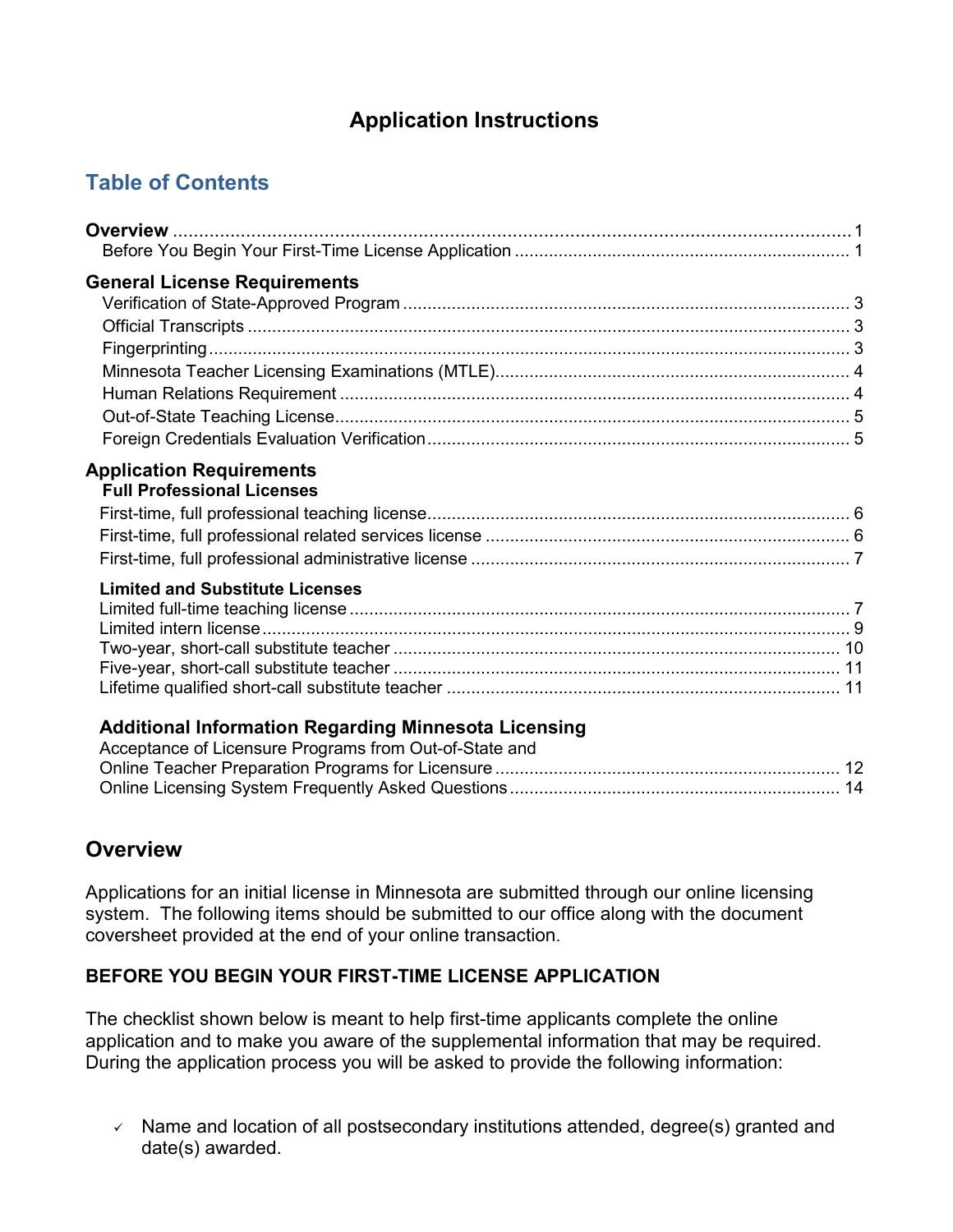- $\sim$  Conduct Review Statement All applicants are required to fully complete the Conduct Review screens. If you have existing or pending convictions, complete the following information for each instance:
	- Convicted or currently charged with
	- Level of offense
	- Date of offense
	- Name of arresting agency
	- Court jurisdiction

If you are now or were ever on probation as part of the sentence imposed in this matter, the following information is needed:

- Plea and conditions of probation, if any
- Date of release from probation
- If still on probation, name of probation officer
- If still on probation, telephone number of probation officer
- Details of the incident
- $\vee$  Visa or MasterCard number and the three-digit security code from the back of the card.
- **Step 1:** Set up your user profile required to access the online licensing system.
- **Step 2:** Follow the screen prompts to complete online application and submit the processing fee.
- **Step 3:** View the application cover sheet provided at the end of the online application for a list of the supplemental information you will be required to submit to our office before the processing of your application can begin. Please be sure to include the document cover sheet with your materials because it will help us identify the information as yours.
- **Step 4:** Make your payment using VISA or MasterCard through a secure site at US Bank. You will also be required to provide the three-digit security number which can be found on the signature strip on the back of the credit card.

Processing of your application will not begin until online payment has been made and confirmed as processed by US Bank and all materials indicated on your checklist have been mailed or delivered to Educator Licensing.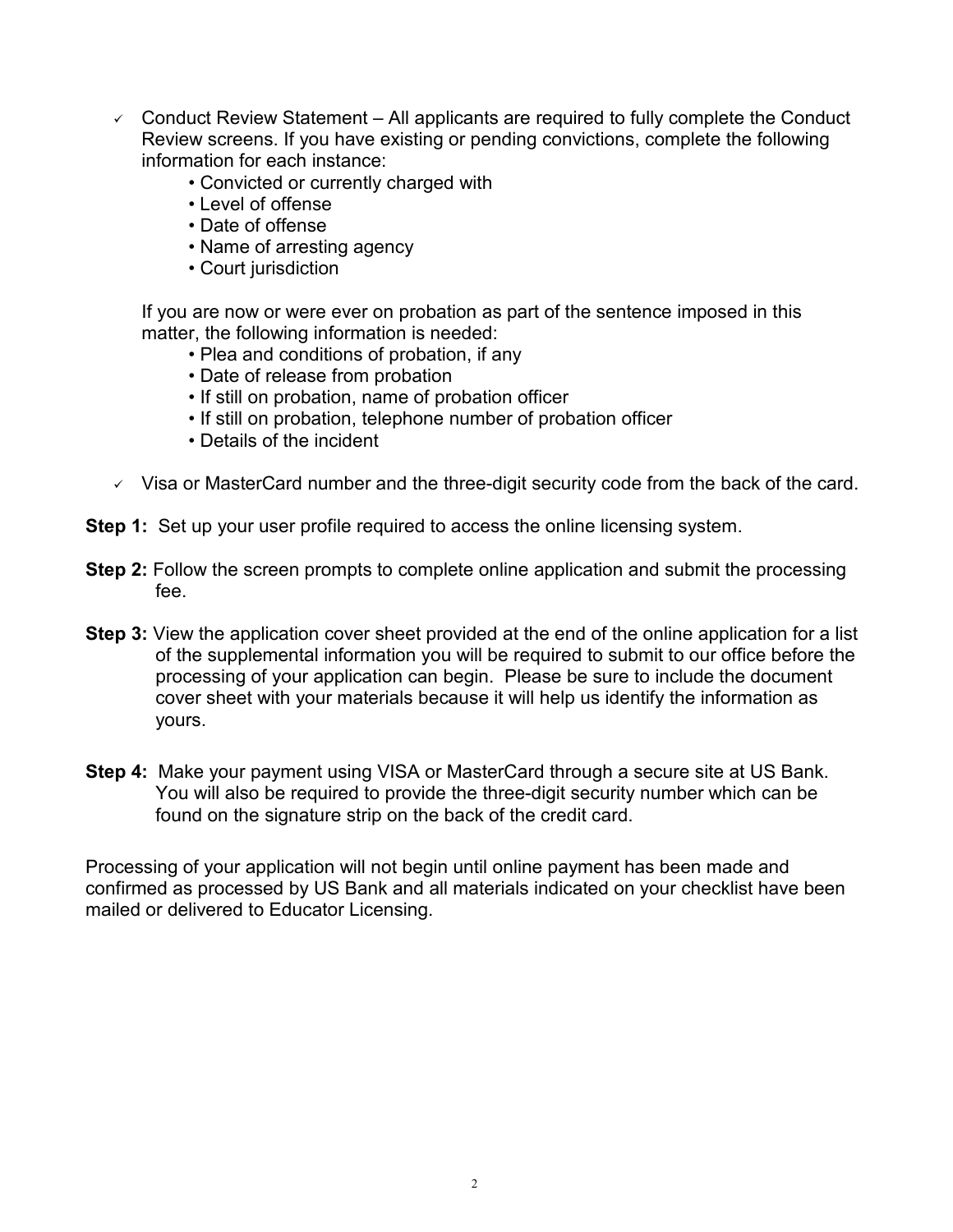# **General License Requirements**

## **VERIFICATION OF A STATE-APPROVED PROGRAM**

Verification of a state-approved preparation program is required for applicants who have completed an approved college/university-based teacher or administrative licensure program. The completed Verification of Completion of State-Approved Licensure Program form signed by the certification officer or registrar at the college/university at which the preparation program was completed must be included in your application packet.

Verification of a state-approved preparation program is required for school counselor applicants only if the preparation program was not accredited by the Council for the Accreditation of Counseling and Related Educational Personnel (CACREP).

Verification of a state-approved preparation program is not required for those applying for licensure as a speech-language pathologist (SLP), school psychologist, school social worker or school nurse. See Special Education section for more information about SLP and school psychologist licensing requirements.

## **OFFICIAL TRANSCRIPTS**

Transcripts from all non-Minnesota graduate or undergraduate institutions attended must be submitted in a sealed college/university envelope. **Minnesota-prepared graduates are not required to submit official transcripts unless they are applying for the first-time five-year substitute, limited or administrative license.**

#### **FINGERPRINTING**

Minnesota Statutes Section 122A.18, subd. 8 requires that all applicants, applying for their initial Minnesota teaching license, undergo a criminal background check including a fingerprint check. Contact your local law enforcement agency for hours and any fees they may charge for this service.

Only fingerprint cards containing the Minnesota Department of Education (MDE) return address provided by Educator Licensing will be accepted. Digital fingerprinting and cards provided by another entity will not be accepted and applicants may be required to pay an additional submission fee. To avoid having your fingerprint card rejected, complete all requested identification information using black ink. Please do not write in the boxes marked "leave blank" or "OCA," "FBI," or "Miscellaneous."

Applicants may request a fingerprint card by contacting Educator Licensing at 651/582 8691 or by emailing our office at [mde.educator-licensing@state.mn.us](mailto:mde.educator-licensing@state.mn.us) with your name and mailing address. The completed fingerprint card must be submitted with the licensure application packet. This background check is for state use only.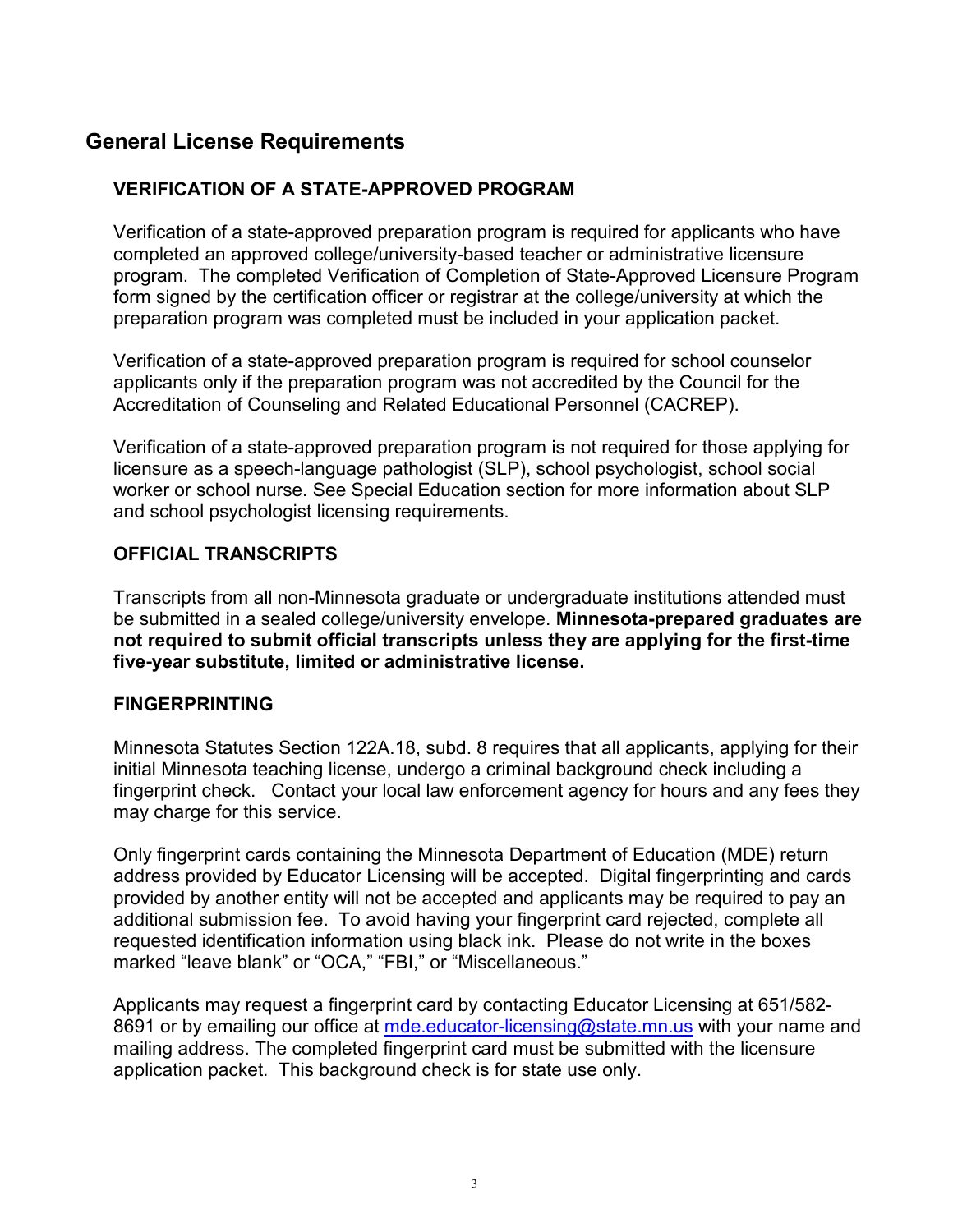# **MINNESOTA TEACHER LICENSURE EXAMINATIONS (MTLE)**

Beginning in September 2010, the MTLE became the sole means of assessing the basic skills, pedagogical and content-area knowledge of Minnesota K-12 teacher candidates. All candidates for initial license are required to pass the MTLE basic skills test as well as pedagogy and content-area tests. If you are already licensed and adding another license, you only have to take the content knowledge test in the new licensure field.

[The MTLE website contains information including registration information, test frameworks](http://www.mtle.nesinc.com/)  [and study guides](http://www.mtle.nesinc.com/) (http://www.mtle.nesinc.com/).

If you have taken the required tests in another state and have achieved Minnesota's minimum passing scores, please submit the score report at the time of application.

**[Note: Out-of-state applicants** who have not met the testing requirements may be issued a one-year license. Testing requirements will appear as a renewal condition on the license, and the required test(s) must be taken during that year in order to renew the license.]

**Related services personnel** (school counselors, school nurses, school psychologists, school social workers and speech-language pathologists) are not required to complete these tests.

## **HUMAN RELATIONS VERIFICATION**

The Minnesota Human Relations Program content addresses components related to racial, cultural and economic groups and interpersonal communications. Minnesota has reciprocity arrangements with Iowa, Nebraska, Ohio, South Dakota and Wisconsin, in accepting human relations programs for licensure purposes. In addition, a human relations program completed in another state may be accepted if it was taken as part of a recent teacher education program and is comparable to Minnesota requirements. \*Peace Corps and Teacher Corps experiences meet the Minnesota human relations requirements, when documented.

\*Some that are not year-long do not qualify.

[View the Human Relations Verification Chart](http://education.state.mn.us/mdeprod/idcplg?IdcService=GET_FILE&dDocName=003415&RevisionSelectionMethod=latestReleased&Rendition=primary) on the MDE website. This chart may be submitted with your application documents if your degree was not completed in Minnesota, Iowa, Nebraska, Ohio, South Dakota or Wisconsin. Preparation for licensure as a school counselor, school nurse, school psychologist, school social worker, or speech-language pathologist satisfies Minnesota's human relations requirement.

**[Note: Out-of-state applicants** who have not met the human relations requirement may be issued a one-year license. The human relations requirement will appear as a renewal condition on the license, and this requirement must be met during that year in order to renew the license, either through the verification chart or completion of an approved human relations course.]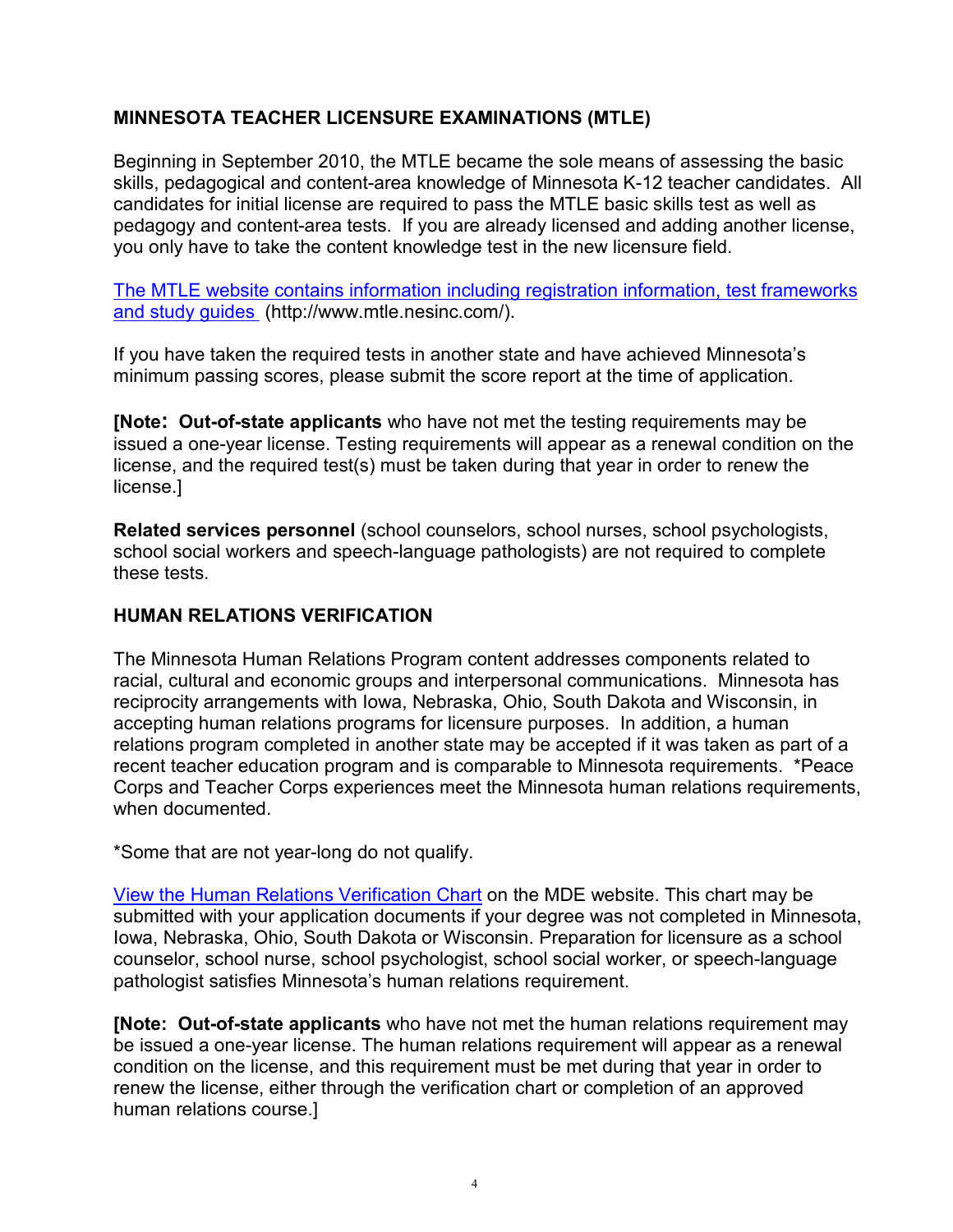# **OUT-OF-STATE TEACHING LICENSES**

Minnesota does not have licensure reciprocity with other states, but a copy of your out-ofstate teaching license may be helpful in the review of your application. A Minnesota teaching license is based on the completion of a state-approved preparation program. A full professional license can be granted only in licensure fields for which Minnesota has established rules.

Teacher preparation completed outside of Minnesota must be essentially equivalent in content to approved programs offered by Minnesota institutions. If the preparation is essentially equivalent but is more limited in authorization or age/grade range, an applicant may be granted a nonrenewable restricted license for the purpose of providing the licensee time to complete the preparation necessary to meet Minnesota subject/content or age/grade range requirements.

# **FOREIGN CREDENTIAL EVALUATION**

If you were prepared as a teacher outside the United States or its territories, you may be eligible for a license to teach in Minnesota; however, your training must be evaluated first. This process assures MDE that you have completed the equivalent of a bachelor's degree in teacher education and identifies the grade levels and major/minor subjects you have been prepared to teach. [Visit the National Association of Credential Evaluation Services](http://www.naces.org/members.htm)  [website](http://www.naces.org/members.htm) for a list of authorized providers, chose one, then submit the following material to that provider:

- Transcripts of credits
- Pattern of training
- Degrees awarded

The provider can answer any questions you have about the evaluation materials and/or process. Once you receive an evaluation (detailed, course-by-course evaluation of your training), include the original summary in your license application packet to MDE.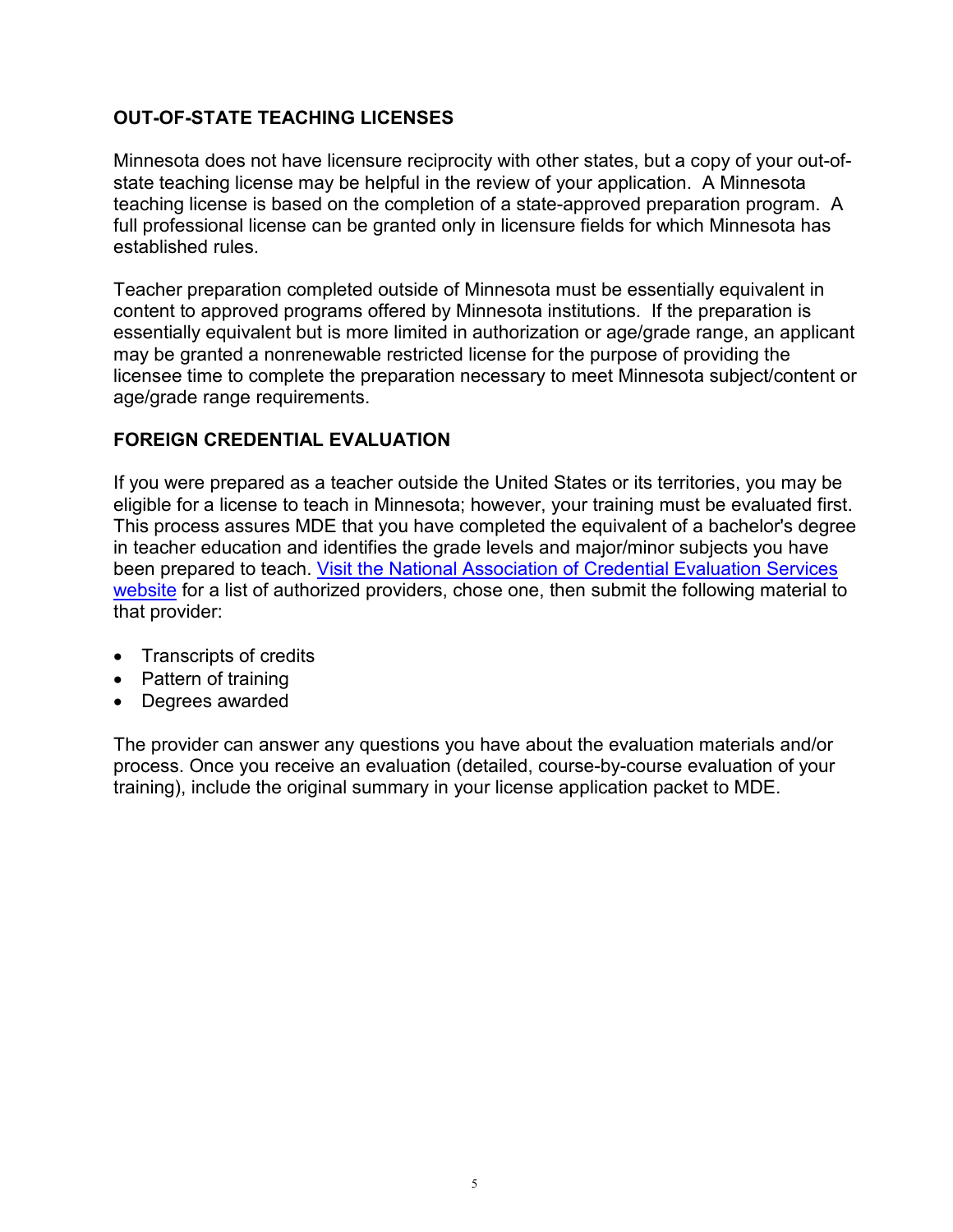# **Application Requirements**

# **FIRST-TIME, FULL PROFESSIONAL TEACHING LICENSE**

The following documentation is required for a first-time, full professional teaching license. Outof-state applicants who have not met the testing and human relations requirements may be issued a one-year license:

- $\Box$  Submit online application and processing fee.
- $\Box$  Verification of completion of a state-approved program form completed, signed and dated by the certification officer or registrar at regionally accredited state-approved licensure program. (The required form is available for download at the end of the online application.)
- $\Box$  Fingerprint card
- $\Box$  Official transcripts
- $\square$  Required teacher licensure tests
- $\Box$  Human relations

## **FIRST-TIME, FULL PROFESSIONAL RELATED SERVICES LICENSE**

The following documentation is required for a first-time, full professional related services license:

 $\Box$  Verification of completion of a state-approved program form completed, signed and dated by the certification officer or registrar. (See below for this requirement as it relates to the related services license you are applying for.)

**School Counselors -**Verification of a state-approved preparation program **is required** for school counselor applicants only if the preparation program completed was not accredited by the Council for the Accreditation of Counseling and Related Educational Personnel (CACREP).

**School Psychologists, School Social Workers, School Nurses, and Speech-Language Pathologists -** The Verification of Completion of a State-Approved Program form is not required.

 $\Box$  State board licenses or professional organization certification requirements:

**School nurse –** Submit copies of your Minnesota Registered Nurse licensure and your Minnesota Public Health Nurse registration.

**School social worker** – Submit a copy of your wallet-sized Minnesota Board of Social Work license.

**Speech-language pathologist** – Submit a Certificate of Clinical Competency and official transcripts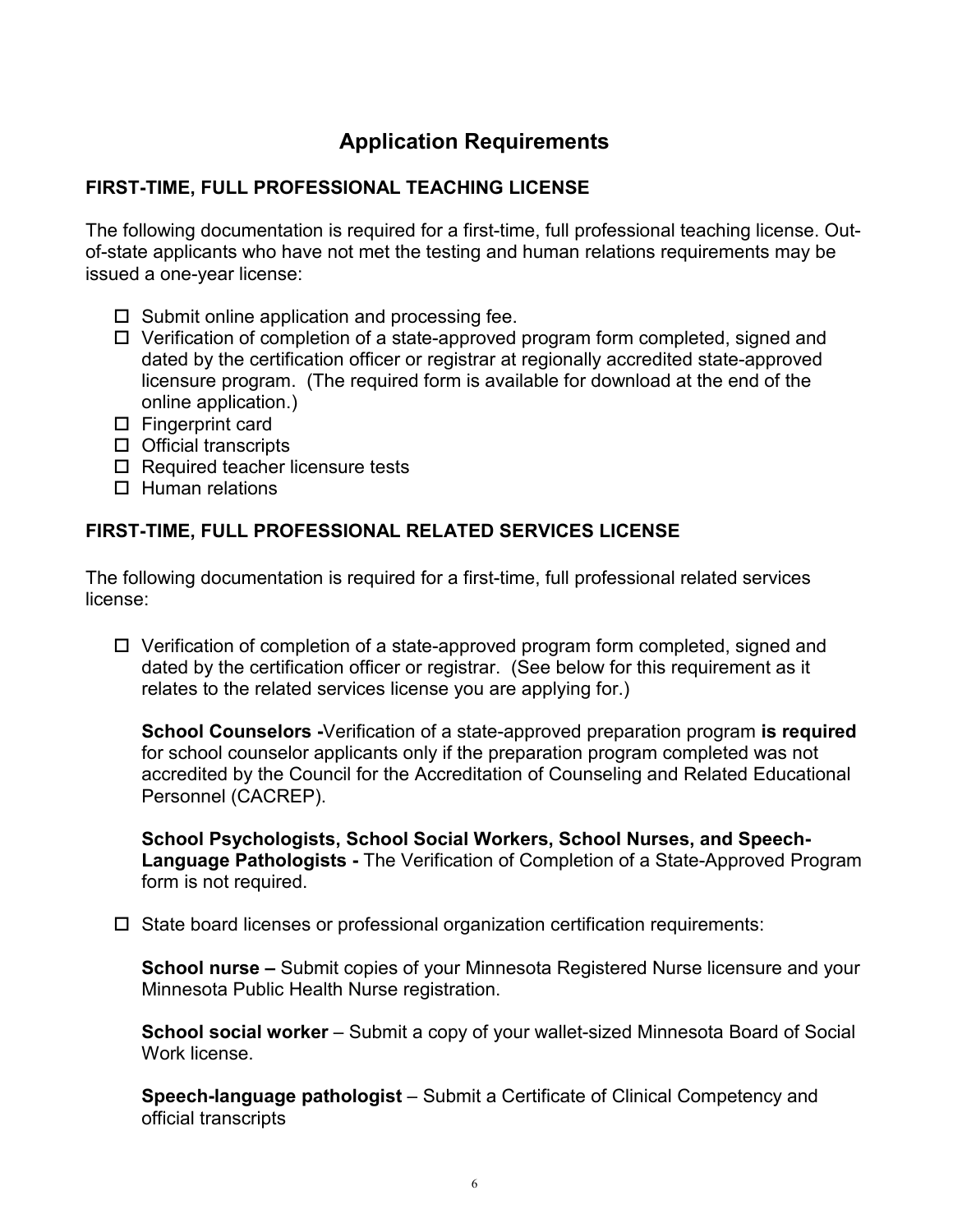# **FIRST-TIME, FULL PROFESSIONAL ADMINISTRATIVE LICENSE**

A full professional Minnesota administrative license is available to individuals who provide:

- $\Box$  Online application and processing fee.
- $\Box$  Verification of completion of a state-approved program form completed, signed and dated by the certification officer or registrar at regionally accredited state-approved licensure program. (The required form is available for download at the end of the online application.)

[View a listing of state-approved education administration licensing programs.](http://mnbosa.org/pages/approved.html)

- $\square$  Fingerprint card
- $\Box$  Official transcripts
- $\Box$  Human relations
- $\Box$  Employment requirements (See below for this requirement as it relates to the administrative license you are applying for.)

**Superintendent or principal licensure** – Verification of three years of successful classroom teaching experience while holding a classroom teaching license valid for the position(s) in which the experience was gained.

**Local vocational director licensure** – Verification of three years of licensed experience in vocational/career and technical education in Minnesota. Two of the three years must have been spent in teaching or in work experience coordination. One of the three years may have been earned as a licensed Local Vocational Program Supervisor, or earned while holding a variance as a Local Vocational Program Director.

**Director of special education licensure** – Verification of three years of licensed fulltime special education teaching or special education employment while holding a classroom teaching license valid for the position(s) in which the experience was gained.

[**Note: For all administrative license applications** – do not include student teaching/practicum experiences or experiences gained while not properly stateauthorized or licensed for the position. Leaves-of-absence should also not be included.]

# **LIMITED AND SUBSTITUTE LICENSES**

# **LIMITED FULL-TIME TEACHING LICENSE**

# **Applications will be accepted on or after August 1 for the next school year.**

A limited, full-time license permits an individual to teach or provide related service in an area for which the person has not fully completed an approved preparation program.

A limited, full-time license may be granted or renewed twice if the designated administrator of the employing public school district or charter school signs the Limited Full-Time License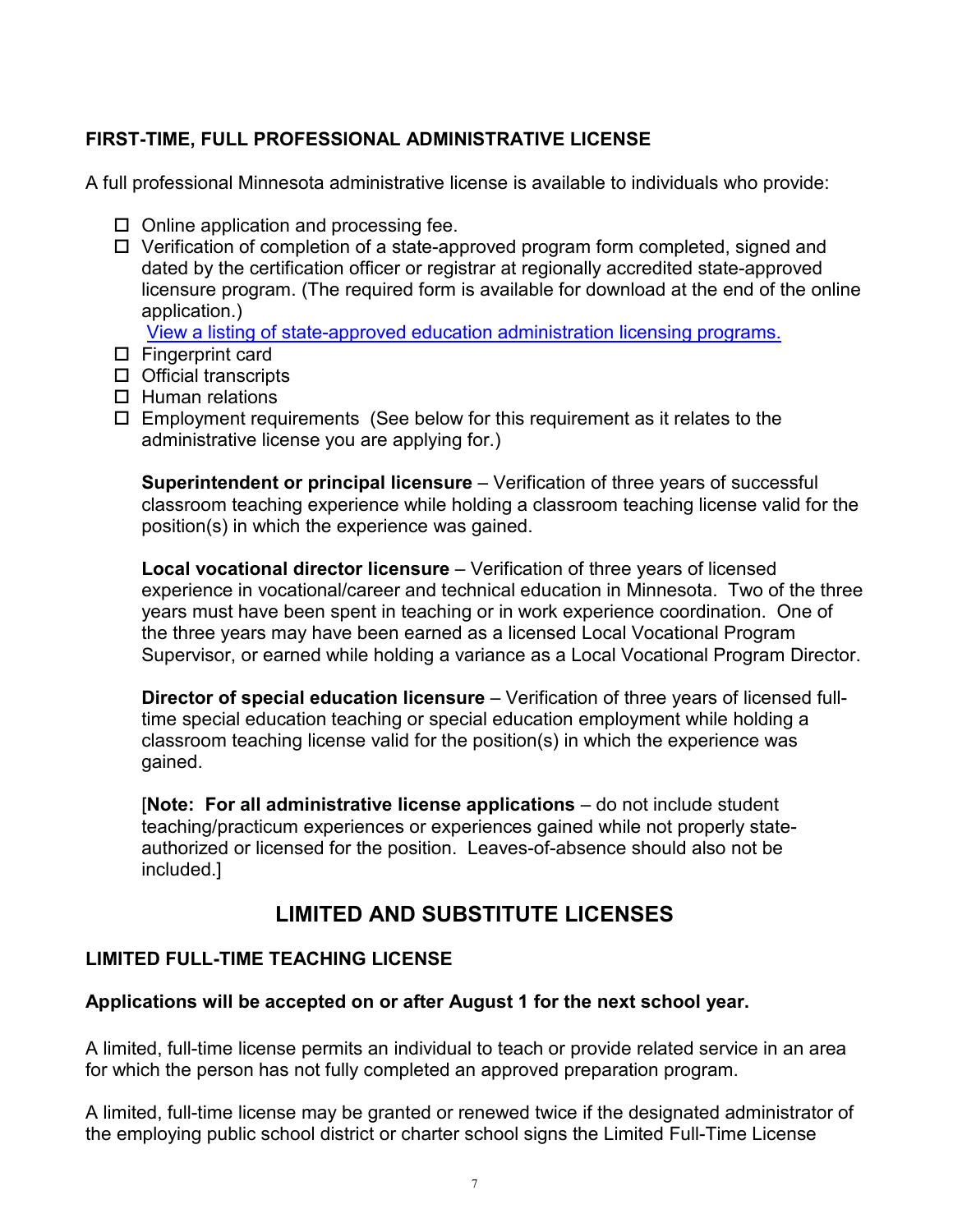Information/District Information form, which requests a limited, full-time license and verifies that:

- a. no applicant holding a license in the subject or field for which the temporary license is requested can fulfill the requirements of the position;
- b. the position has been advertised (if the position is one-half time or more, the position has been advertised statewide);
- c. the school district or charter school will provide a mentor to give support and assistance in necessary skill development;
- d. the applicant holds a baccalaureate degree from a college or university accredited by the regional association for the accreditation of colleges and secondary schools; and,
- e. the applicant has completed a college/university degree with at least a minor in the area for which teacher licensure is requested, or a degree directly related to the professional preparation for which a speech-language pathologist, school psychologist, or school counselor limited licensure is requested.

[Note: For an initial limited license in any career and technical field, the requirements stated above must also be met; however, if the applicant does not have a baccalaureate degree and is seeking licensure under Minnesota Rules 8710.8010 through 8710.8080, an initial limited license may be issued. The hiring district or charter school must provide verification that the applicant has completed specific related training and has four years of employment or experience that is applicable to the field of licensure. Under this option, the signed form plus provisions (a-c) above must also be met. The form titled "Employment/Experience for Limited Career and Technical Licensure" must be completed and submitted with the application packet. This form is available for download as part of the online application process.

Applications for limited licenses are accepted on or after August 1 for the coming school year. A limited license is valid for use in the requesting school district or charter school only and is issued for one school year or a portion of a school year from the date of issuance to the following June 30. If the requesting school district or charter school offers summer school or extended school year services, a limited license that expires on June 30 is valid for the summer in the year of expiration of the license. Minnesota Rules 8710.1250 specifies that no more than three limited licenses can be granted to an individual, except under subpart 2a, that pertains to specific career and technical licensure fields as follows:

Those who hold a limited license in a career or technical field that was initially granted based on a baccalaureate degree may renew up to two times by following steps stated above. Those who hold a limited license based upon the provisions of Minnesota Rules 8710.1250, Subpart 2a. [\(View Rule\)](http://www.revisor.leg.state.mn.us/arule/8710/1250.html) may renew up to four times and must attach an original (no photocopies) transcript showing completion of eight (8) semester credits earned in the last year in an approved licensure program. Provisions a-c above must also be met.

Minnesota teacher education graduates who have completed a baccalaureate degree and have met all requirements for full licensure except for achieving passing scores on the required tests are eligible for limited full-time licensure. The application materials must include either an original score report or written confirmation from the dean/chair of teacher education that all requirements for full licensure have been met and confirmation of all tests taken and scores. Official transcripts must also be included. Section 5 of the District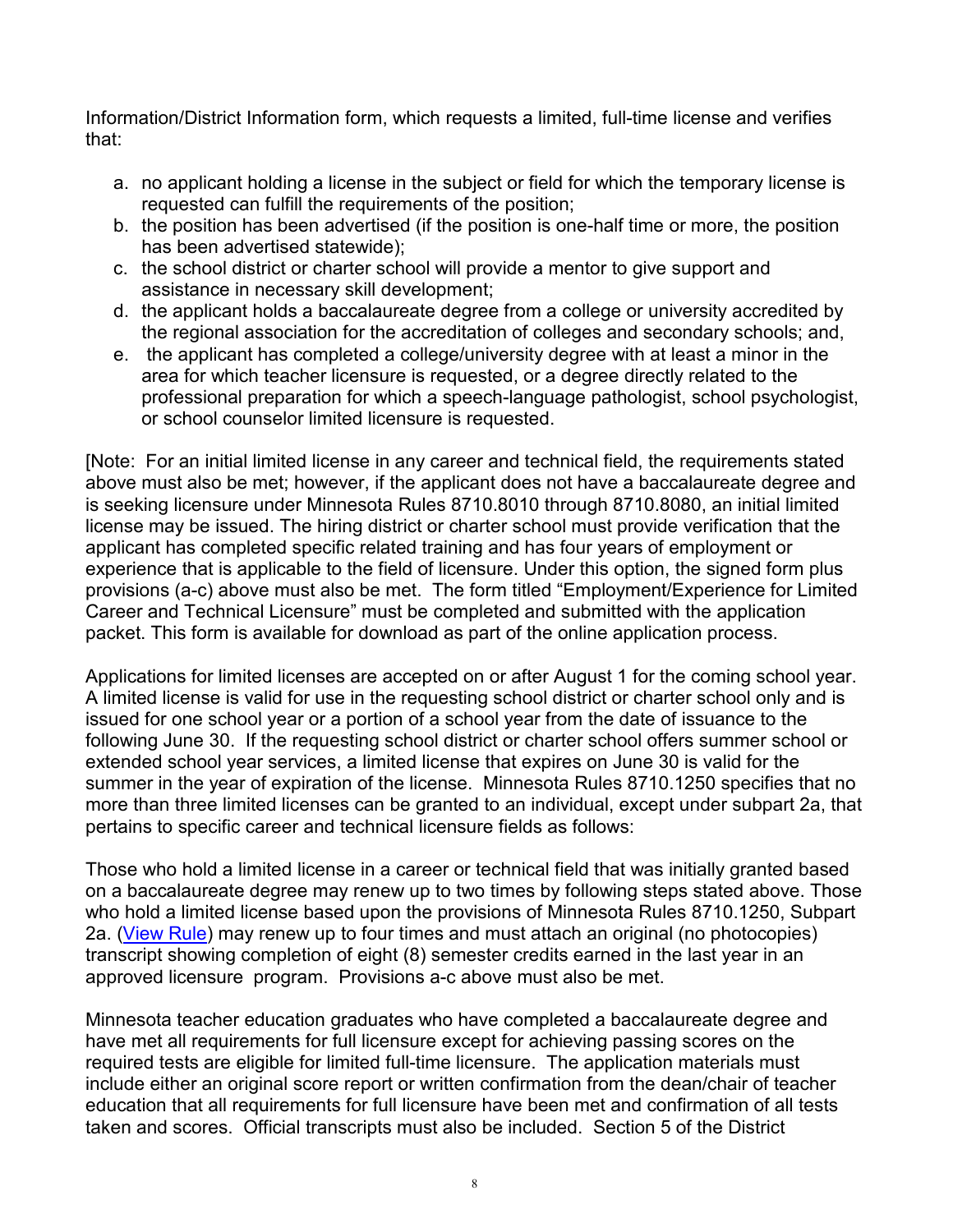Verification for a Limited Full-time License must be completed, signed and dated by the district superintendent or charter school administrator, only if basic skills test was not passed. (the form with the original signature is required – a copy will not be accepted.)

A limited full-time license is available to individuals who provide:

- $\Box$  Online application and processing fee.
- □ Limited full-Time License Information/District Information form completed, signed and dated by the designated administrator of the employing public school district or charter school. For graduates of an approved Minnesota teacher preparation program, this form is only required if you have not passed the basic skills test and provide your score reports. (The required form is available for download at the end of the online application.)
- $\square$  Fingerprint card
- $\Box$  Official transcripts

# **LIMITED INTERN LICENSE**

A limited intern license permits a person to serve as an intern under the direct supervision of a licensed teacher or, for a related service, an educational professional licensed in that field by the Board of Teaching, for the equivalent of no more than one school year while completing an internship in a preparation program leading to Board of Teaching licensure. The limited intern license does not authorize the intern to serve as a teacher or other authorized professional. (May not fill a vacancy.)

The intern must be currently enrolled in an approved preparation program leading to Board of Teaching licensure and have completed at least three years of the preparation required for the license. The college/university must assist in designing the learning experience and provide supervision of the intern during the learning experience.

A limited intern license may be renewed once, upon application, if additional time is needed for the intern to complete the equivalent of one school year of internship experience.

The Limited Intern License Information/District and College/University form must be completed, signed and dated by the school district superintendent/charter school administrator and the certification officer/registrar of the college or university through which the applicant is completing the state approved licensure program and which will subsequently be providing the required supervision throughout the internship experience. These two signatures verify that:

- the intern position is designed to serve as a learning experience for a college or university student who is completing a preparation program leading to Board of Teaching licensure;
- the intern will be assigned to assist a licensed teacher or other education professional licensed by the Board of Teaching whose students are the responsibility of the licensed teacher or other licensed professional;
- the intern will serve under the direct day-to-day supervision of a licensed teacher or other education professional licensed by the Board of Teaching, and will not serve as the classroom teacher or other education professional for students; and,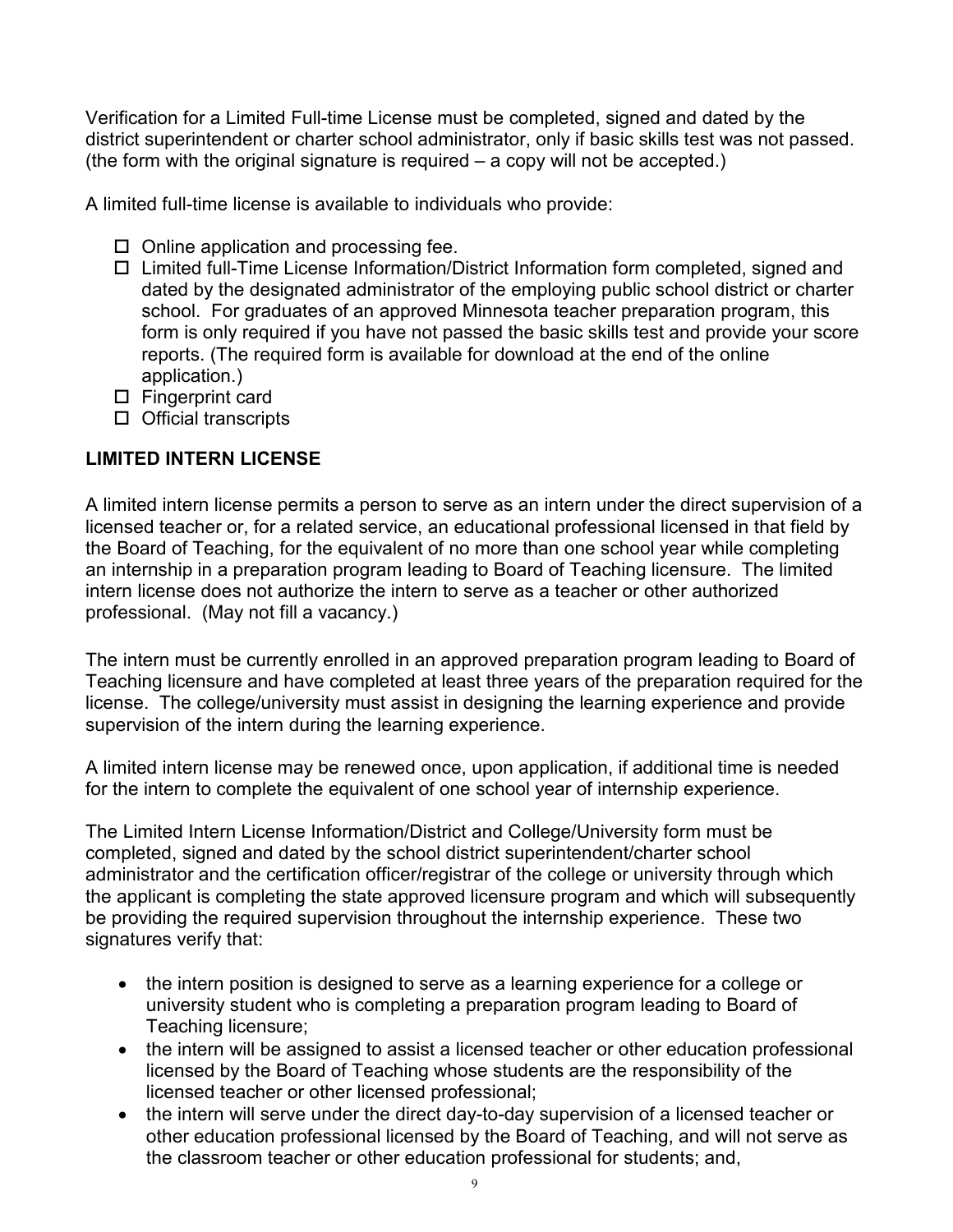• the intern will not replace a licensed teacher or other licensed professional.

A limited intern license is available to individuals who provide:

- $\Box$  Online application and processing fee.
- Limited Intern License Information/District and College/University form completed, signed and dated by the school district superintendent/charter school administrator and by the certification officer/registrar of the college or university. (The required form is available for download at the end of the online application.)
- $\square$  Fingerprint card
- $\square$  Official transcripts

## **TWO-YEAR, SHORT-CALL SUBSTITUTE TEACHER**

A short-call substitute teacher is one who teaches on a day-to-day basis, not to exceed 15 consecutive days replacing the same teacher. The license is valid for two years from the June 30 nearest the date the license is issued and may be used in any subject and/or grade level.

[Note: A long-call substitute teacher is one who replaces the same teacher for 16 or more consecutive days. A long-call substitute teacher must hold a full professional license or Board of Teaching permission to teach in each licensure area taught.]

A limited, short-call substitute teacher license is granted to an applicant who holds a baccalaureate degree from a United States college or university or equivalent as determined by an approved foreign credential evaluation service, when the designated administrator of the employing school district or charter school signs the Limited, Short-call Substitute Teacher License District Verification form, which:

- requests the temporary, short-call substitute teacher license; and,
- verifies the school district or charter school has advertised for and is experiencing hardship in securing a sufficient number of licensed teachers to meet the need for short-call substitute teachers.

A limited two-year, short-call substitute license is available to individuals who provide:

- $\Box$  Online application and processing fee.
- The Limited, Short-call Substitute Teacher Licensure District Verification form completed, signed and dated by the designated administrator of the employing public school district or charter school. (The required form is available for download at the end of the online application.)
- $\square$  Fingerprint card
- $\Box$  Official transcripts or foreign evaluation report

#### **FIVE-YEAR, SHORT-CALL SUBSTITUTE LICENSE**

To be granted a five-year, short-call substitute license, the applicant must have completed a college or university-based teacher preparation program that led to full licensure in the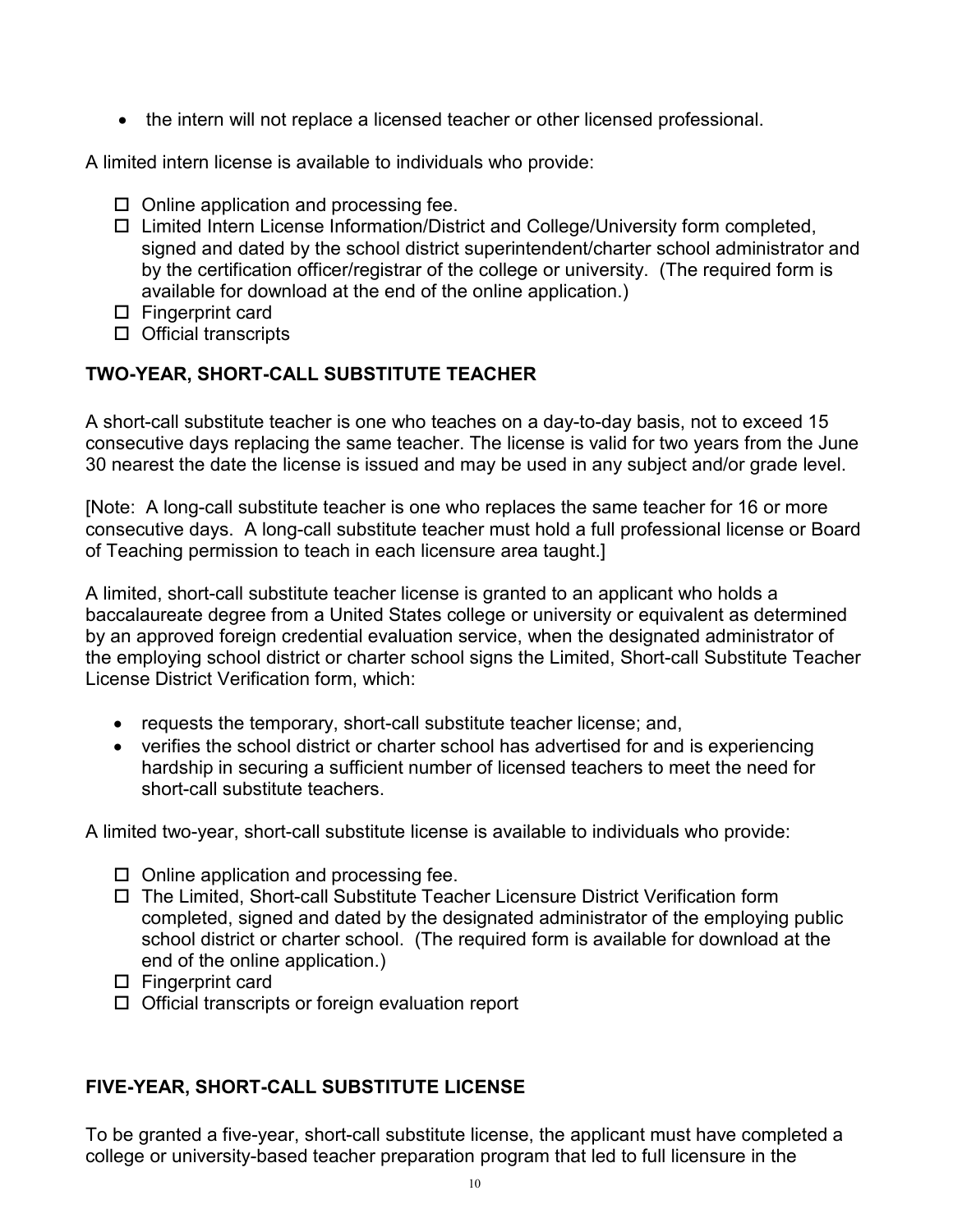governmental jurisdiction in which the teacher preparation program was completed, and the applicant either does not want or does not meet the standards for a regular full-time teaching license.

An application for a five-year short-call substitute license does not require a college or university recommendation or the signature of the designated public school district or charter school administrator but official transcripts must be submitted to verify a teacher education program was completed.

A five-year, short-call substitute license is available to individuals who submit:

- $\Box$  Online application and processing fee
- $\square$  Fingerprint card
- $\Box$  Official transcripts or foreign evaluation report

# **LIFETIME QUALIFIED SHORT-CALL SUBSTITUTE TEACHER**

A lifetime qualified, short-call substitute license, is available to applicants who are receiving a retirement annuity as a result of the applicant's teaching experience. The applicant must have been a qualified teacher under Minnesota statutes while holding a continuing five-year teaching license.

The applicant must submit the original Verification of Teacher Retirement form, signed by the appropriate Teacher Retirement Association official, with the completed application. [Download](http://education.state.mn.us/mdeprod/idcplg?IdcService=GET_FILE&dDocName=003627&RevisionSelectionMethod=latestReleased&Rendition=primary)  [verification form.](http://education.state.mn.us/mdeprod/idcplg?IdcService=GET_FILE&dDocName=003627&RevisionSelectionMethod=latestReleased&Rendition=primary) A person holding a lifetime qualified short-call substitute teaching license is not required to complete continuing education clock hours.

A lifetime, short-call substitute license is available to individuals who submit:

- $\Box$  The Verification of Teacher Retirement form signed by the appropriate Teacher Retirement Association official. This form is available on the Educator Licensing home page.
- $\square$  Processing fee

**Please note:** Out-of-state applicants may need to submit additional information.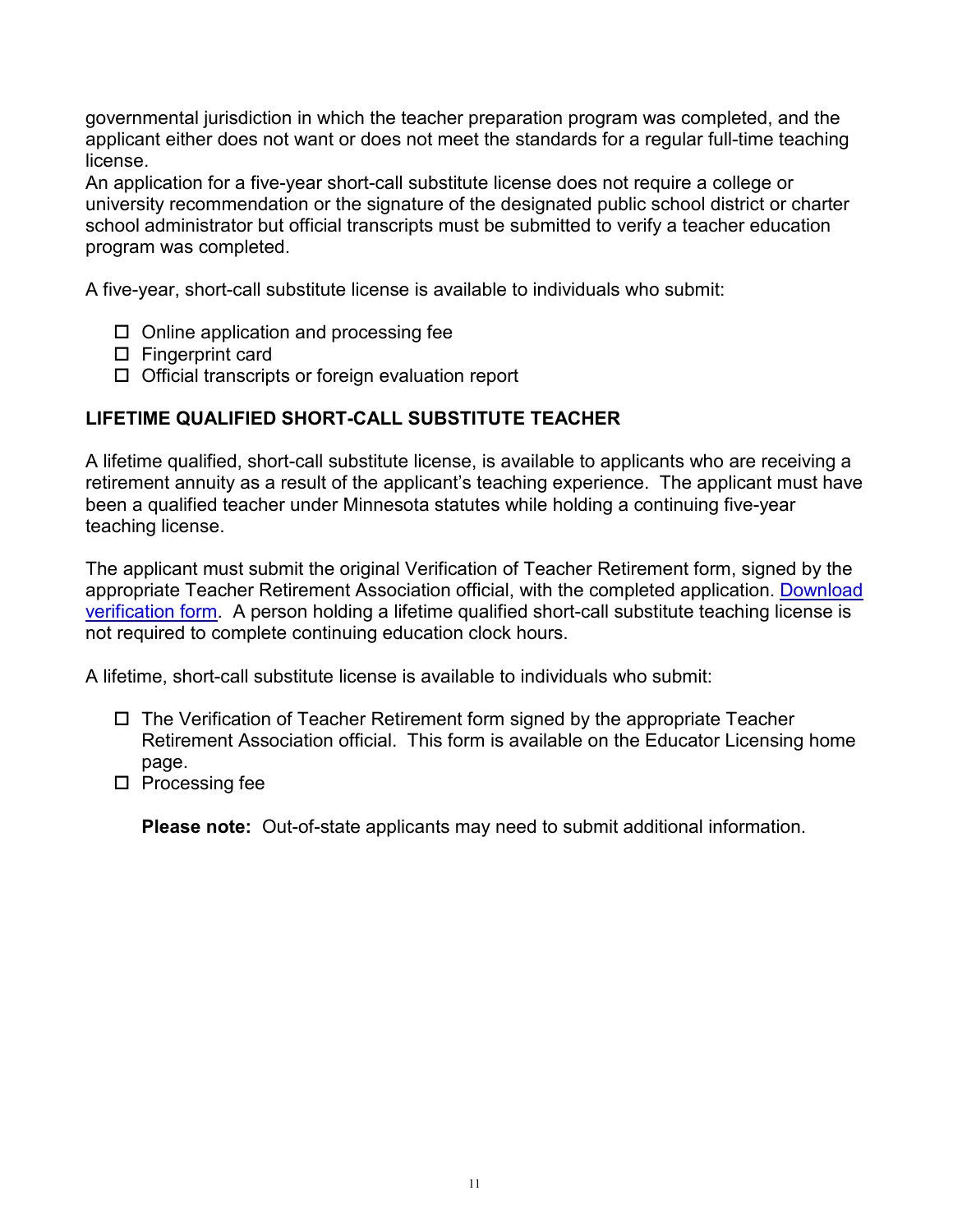# **Additional Information Regarding Minnesota Licensing**

## **ACCEPTANCE OF LICENSURE PROGRAMS FROM OUT OF STATE AND ONLINE TEACHER PREPARATION PROGRAMS FOR LICENSURE**

The Minnesota Board of Teaching is an autonomous licensing board and is the legislated authority to approve Minnesota colleges and universities to offer approved teacher preparation programs that lead to a Minnesota teaching license. The Board of Teaching cannot approve out-of-state or online teacher preparation programs whose home office or campus is not based in Minnesota.

#### **1. Applicants prepared outside of Minnesota:**

An applicant who has completed an approved program leading to licensure in teacher preparation institutions in another state may be granted a Minnesota professional license when the following criteria are met:

A. the teacher preparation institution is accredited by the regional association for the accreditation of colleges and secondary schools;

B. the program leading to licensure has been recognized by the other state as qualifying the applicant completing the program for current licensure within that state;

C. the program leading to licensure completed by the applicant is essentially equivalent in content to approved programs offered by Minnesota teacher preparation institutions according to Board of Teaching rules governing the licensure field and the grade level range of preparation is the same as, greater than, or not more than one year less than the grade level range of the Minnesota licensure field for which application is made;

D. the teacher preparation institution which offers the program leading to licensure verifies that the applicant has completed an approved licensure program at that institution and recommends the applicant for a license in the licensure field and at the licensure level;

E. the applicant has completed a program leading to licensure as verified by an official transcript issued by the institution recommending the applicant for licensure;

F. the applicant has completed instruction in methods of teaching in the licensure field and at the licensure level of the program; and

G. the applicant has completed student teaching or essentially equivalent experience.

#### **2. Applicants who complete online preparation programs:**

Individuals may submit a licensure application, which will be evaluated in the same manner as any other out-of-state preparation program to determine if the program is essentially equivalent to Minnesota requirements. The guidelines listed below are used to make the determination.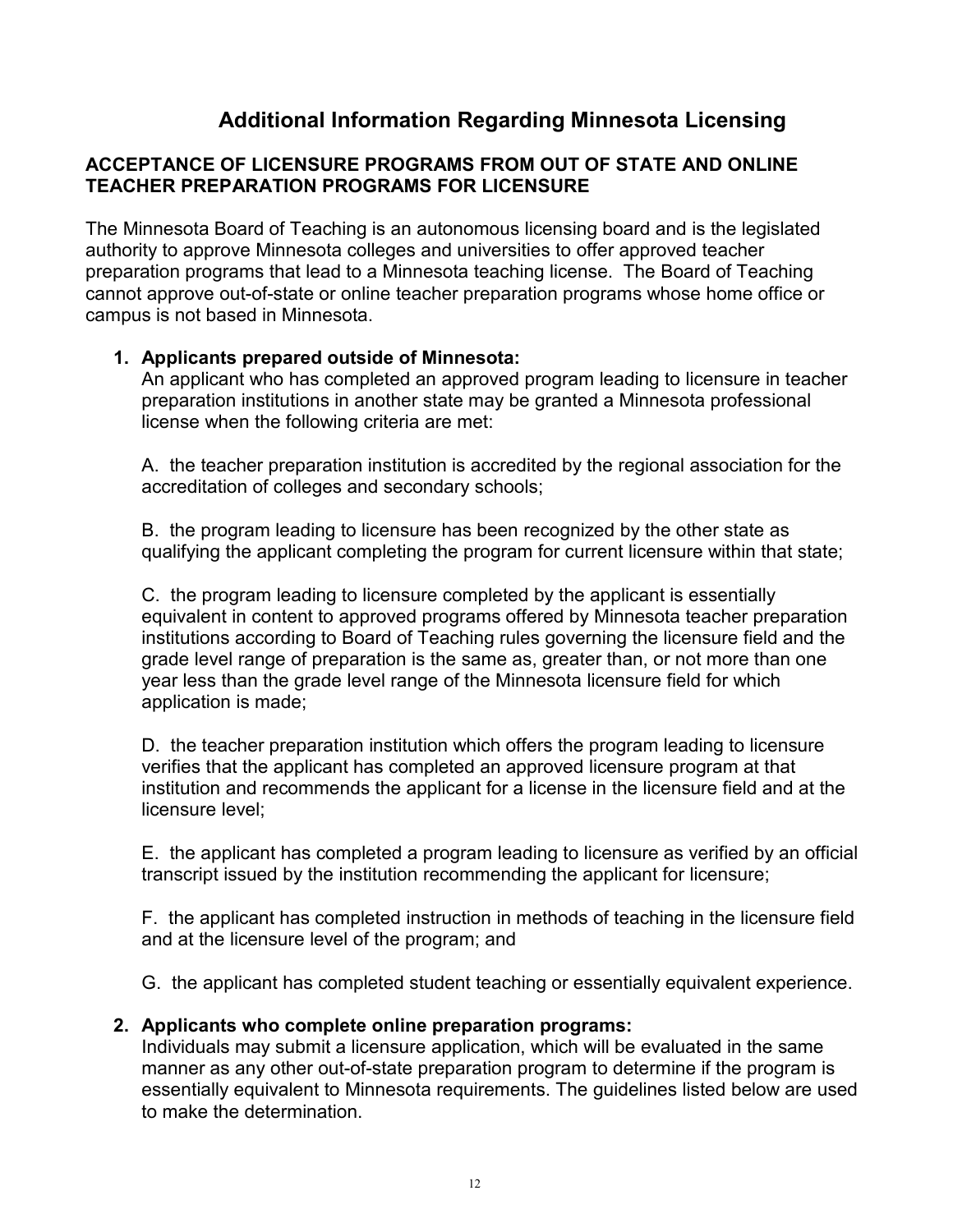In order to be eligible for a Minnesota license, out-of-state teacher preparation programs, including online programs, must:

- be regionally accredited\*\* and approved by the state in which the program is offered
- be in a licensure field for which [Minnesota has licenses and rules.](http://www.revisor.leg.state.mn.us/arule/8710/)
- be essentially equivalent in content and scope to approved programs offered by Minnesota institutions
- qualify the graduate for full licensure in the state in which the program was offered
- include supervised clinical experiences, part of which are ten weeks of full-time student teaching in the subject and grade level of licensure requested
- include instruction in methods of teaching in the licensure field and at the licensure level
- evidence that the applicant has a baccalaureate degree with a major, or the equivalent as determined by a foreign evaluation report, in the field of intended **licensure**

If the online preparation program meets the above requirements, then the applicant should submit a licensure application for evaluation to the Educator Licensing in the Minnesota Department of Education.

If the above requirements are met, a temporary limited teaching license may be issued providing the applicant time to complete licensure requirements of a human relations program and/or examinations.

#### **\*\*Regional accreditation is provided by associations of schools and colleges**. There are six recognized regional associations:

-Middle States Association of Colleges and Schools of Higher Education

-New England Association of Schools and Colleges

-North Central Association of Colleges and Schools

-Northwest Association of Colleges and Schools

-Southern Association of Colleges and Schools

-Western Association of Colleges and Schools

For additional information about these associations consult [The Higher Learning](http://www.ncahlc.org/)  [Commission.](http://www.ncahlc.org/)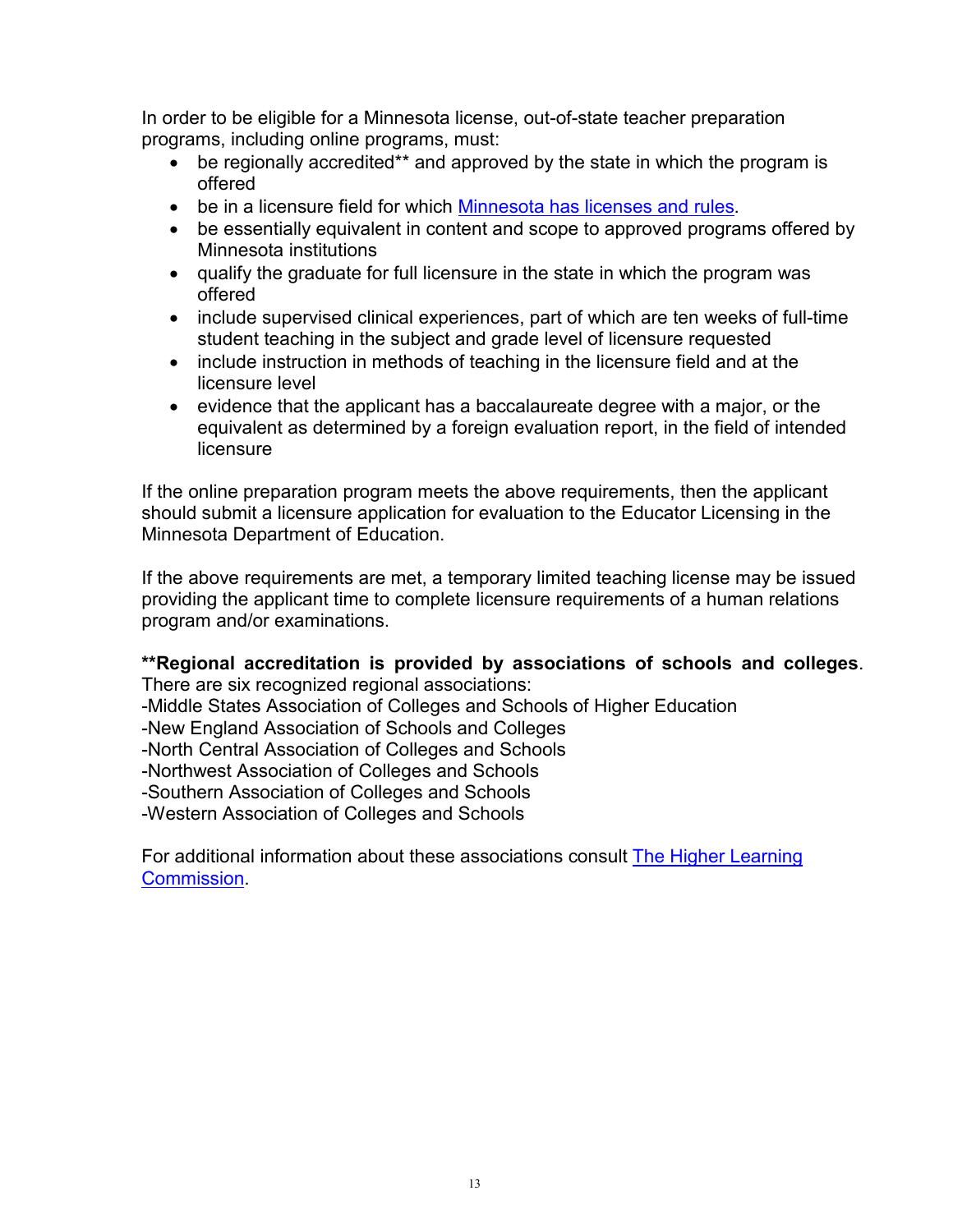

# **Online Licensing System**

# **Frequently Asked Questions (FAQ)**

# **Contact Educator Licensing for additional information:**

- [mde.educator-licensing@state.mn.us](mailto:mde.educator-licensing@state.mn.us)
- 651-582-8691

#### **First-time license -- can I apply online?**

- You can apply for a first-time license or renew an existing license.
- Requests for endorsements, duplicates, name/address changes and surrenders are not available online.

#### **Renew my license -- can I renew online?**

- You can apply for a first-time license or renew an existing license.
- Requests for endorsements, duplicates and surrenders are not available online.

#### **How long will it take to get my license?**

• The application processing time for an initial license or an endorsement to an existing Minnesota license normally takes three to four weeks once all supporting documentation has been received in the licensing office. However, the processing time can take up to 12-16 weeks for applications received during our busy months of July, August and September.

#### **Can I teach while I'm waiting for my license to be issued?**

• No, you must have a valid Minnesota license or a valid permission from the Minnesota Board of Teaching in order to teach in Minnesota.

#### **User ID and password -- why do I need these?**

- Your user ID and password provide you with sole access to your license account.
- Keep your user ID and password in a safe place for future logins.
- After your account setup, your user ID and password will take you directly to your license account.

#### **Forgotten user ID and password -- what do I do?**

- The licensing system login page has options to retrieve forgotten passwords.
- From the forgotten password option you can retrieve a forgotten user ID.
- Need more help, email us at: mde.educator-licensing@state.mn.us

#### **File folder number and serial number -- how do I find them?**

- Both numbers are displayed on your printed license.
- Use the [View an Individual Educator's License](http://education.state.mn.us/MDE/EdExc/Licen/TeachLicLook/index.html) to find your file folder number.
- After you login, you can look up your file folder number and view a picture that shows the location of your serial number on your printed license.

#### **Serial number -- the application is telling me my serial number is incorrect.**

• Be sure your serial number is the one from your most recent license. Contact Educator Licensing at 651-582-8691 for assistance.